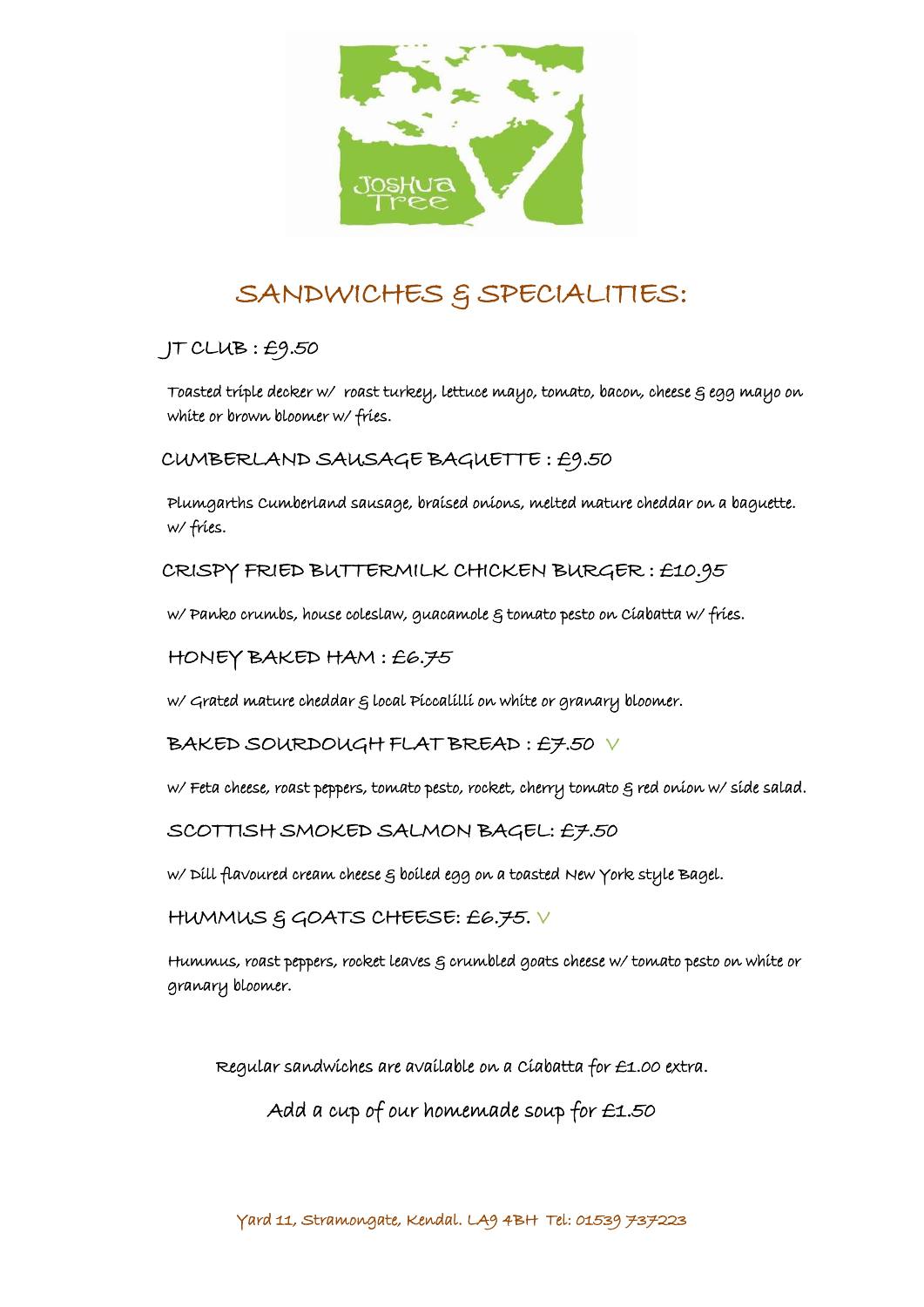

## SMALL PLATES & SNACKS:

JT POACHED EGGS : £7.00

Toasted English muffin, hollandaise sauce, choice of Ham, Smoked Salmon or Avocado Guacamole.  $\vee$ 

THE JOSHUA TREE CAESAR SALAD : £7.00 / £8.50

Cos lettuce, iceberg, croutons, parmesan, anchovies & boiled egg w/ classic Caesar dressing. Add Smoked Salmon for £0.75 / £1..50

CRISPY FRIED WHITEBAIT : £7.00

w/ green salad, citrus mayonnaise & fresh lemon wedge.

BAKED GOATS CHEESE : £7.00 V/GF

Topped w/ walnut crust, beetroot  $\varepsilon$  apple salad  $\varepsilon$  dressed leaves.

CHICKEN LIVER PATE : £7.00

Homemade w/ local chutney, crisp salad  $\xi$  warm toast.

HOMEMADE SEASONAL SOUP : £5.50 V/VE

Vegetarian & dairy free w/ croutons & local sourdough.

CUMBRIAN RAREBIT : £6.50 V

Hawkshead Golden Ale Rarebit on toasted sourdough bloomer w/ green salad & local chutney.

PLEASE MAKE US AWARE OF ANY FOOD ALLERGIES.

Yard 11, Stramongate, Kendal. LA9 4BH Tel: 01539 737223